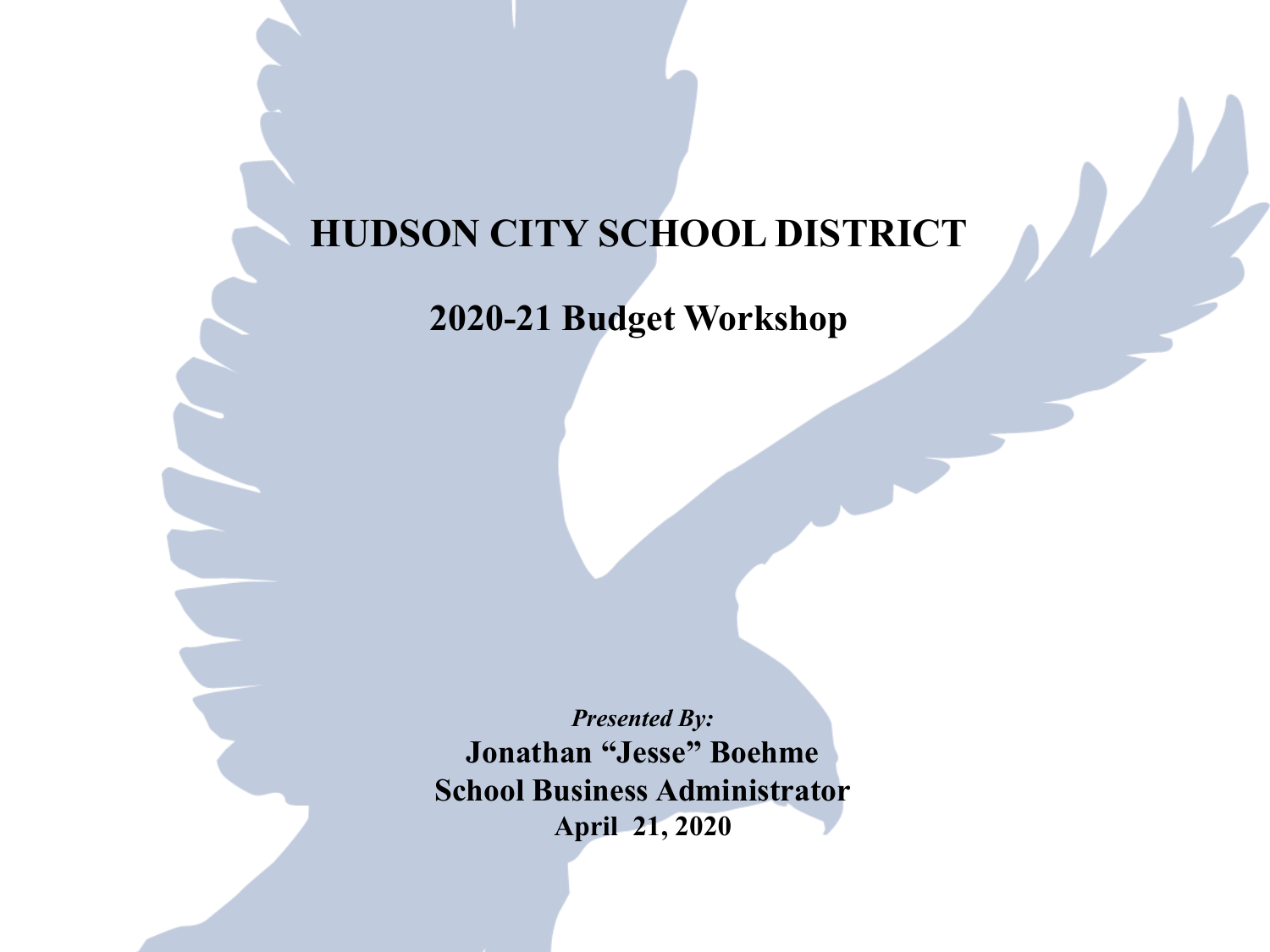# Agenda

- Budget Process
- 20-21 Proposed Spending Plan
- Key Drivers to the Budget
- **Questions**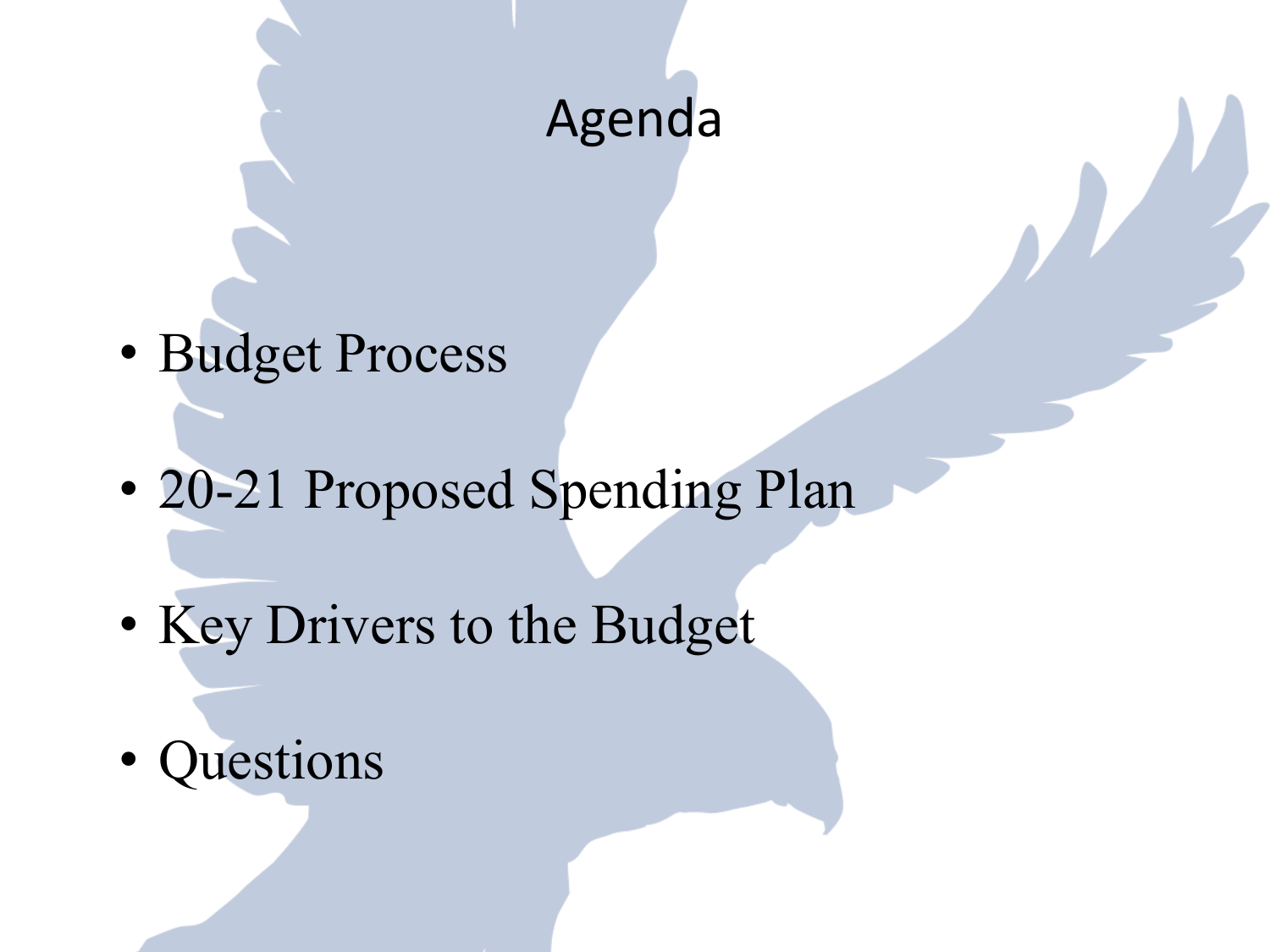# Budget Process

- 1. Begin with 3 years of actual spending.
- 2. Revenue Projection begins with state aid estimates and is adjusted based on known actual numbers.
- 3. Calculate Tax Levy.
- 4. Adjust Budget model for known increases (Contractual benefits, Debt, Etc.).
- 5. Review implications of previous years' budget.
- 6. Meet with District Leaders
- 7. Review adjustments with Board of Education.



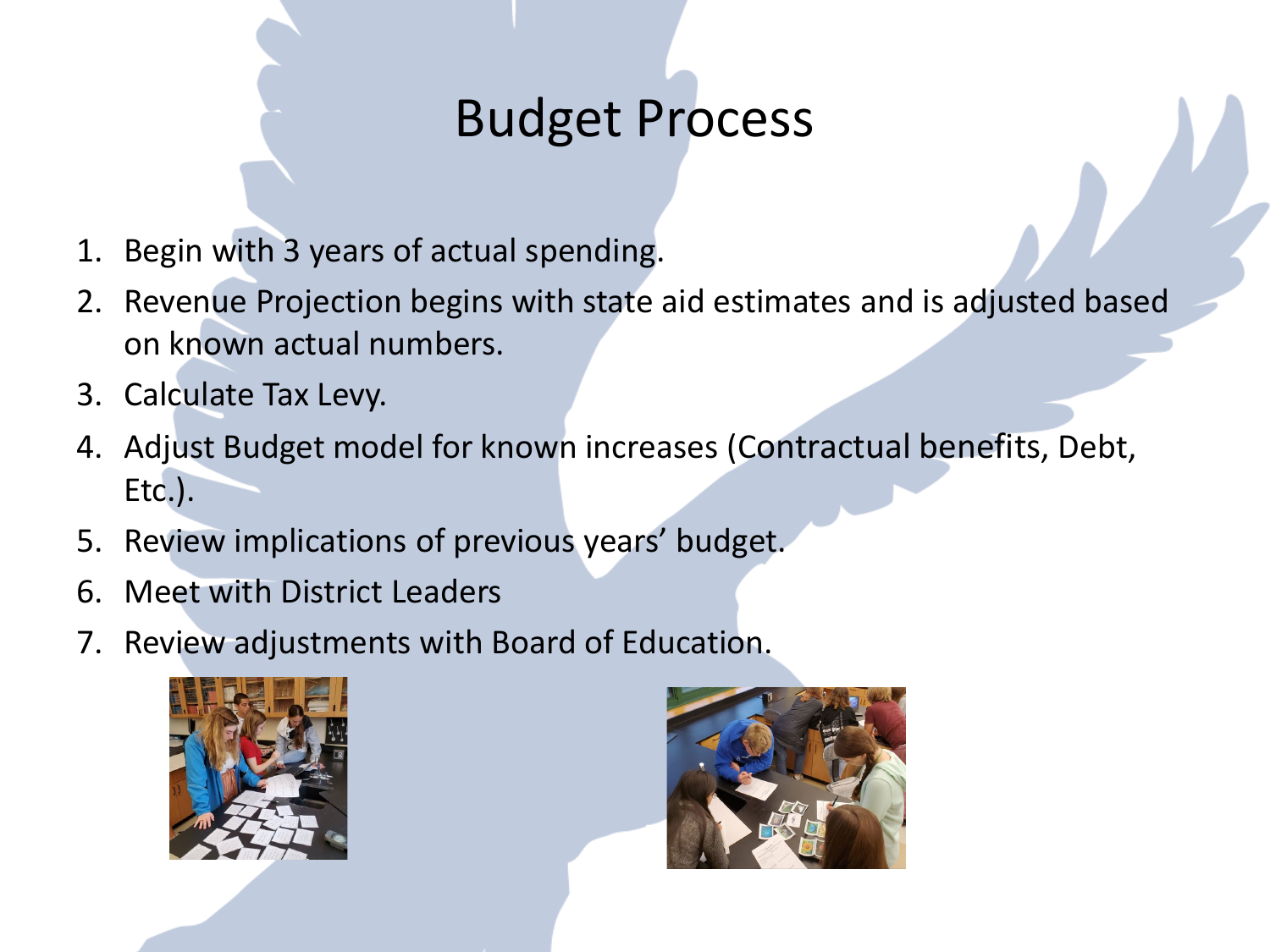| <b>Item</b>                                                                      | <b>Description</b>                                                                                                                                                                                                                                                                | <b>Proposed 2020-21</b> |
|----------------------------------------------------------------------------------|-----------------------------------------------------------------------------------------------------------------------------------------------------------------------------------------------------------------------------------------------------------------------------------|-------------------------|
| General Support                                                                  | Board of Education, District Central Administration,<br>Business Administration, Finance, Human Resources,<br>Legal Services, BOCES Support                                                                                                                                       | 1,274,480               |
| Operations                                                                       | Operation of Plant, Maintenance of Plant, and Insurance                                                                                                                                                                                                                           | 3,392,042               |
|                                                                                  | Principals, Teachers, Support Personnel, Professional<br>Teaching-Regular School Development, Textbooks, Supplies, Equipment, BOCES<br>Support                                                                                                                                    | 15,086,890              |
| Special Ed., Tech,<br>Guidance, Library,<br>Health, Extra-Curricular             | Programs/Staff for students with disabilities, BOCES<br>Occupational Education programs, Regular Education<br>Summer Programs, School Library, Instructional<br>Technology, Guidance Services, Health Services, Co-<br>Curricular Activities, Interscholastic & Athletic Programs | 11,495,150              |
| Transportation                                                                   | Transportation Services for all Students who reside in the<br>District,                                                                                                                                                                                                           | 3,192,800               |
| Employee Benefits, Debt<br>Service, Special<br><b>Education Summer</b><br>School | Retirement, Medical Insurance, Social Security, Workers'<br>Compensation, Unemployment Insurance, Principal and<br>Interest on Serial Bonds, District Share of Support for<br>Special Education Summer Program                                                                    | 17,691,058              |
|                                                                                  | Total                                                                                                                                                                                                                                                                             | \$52,132,420            |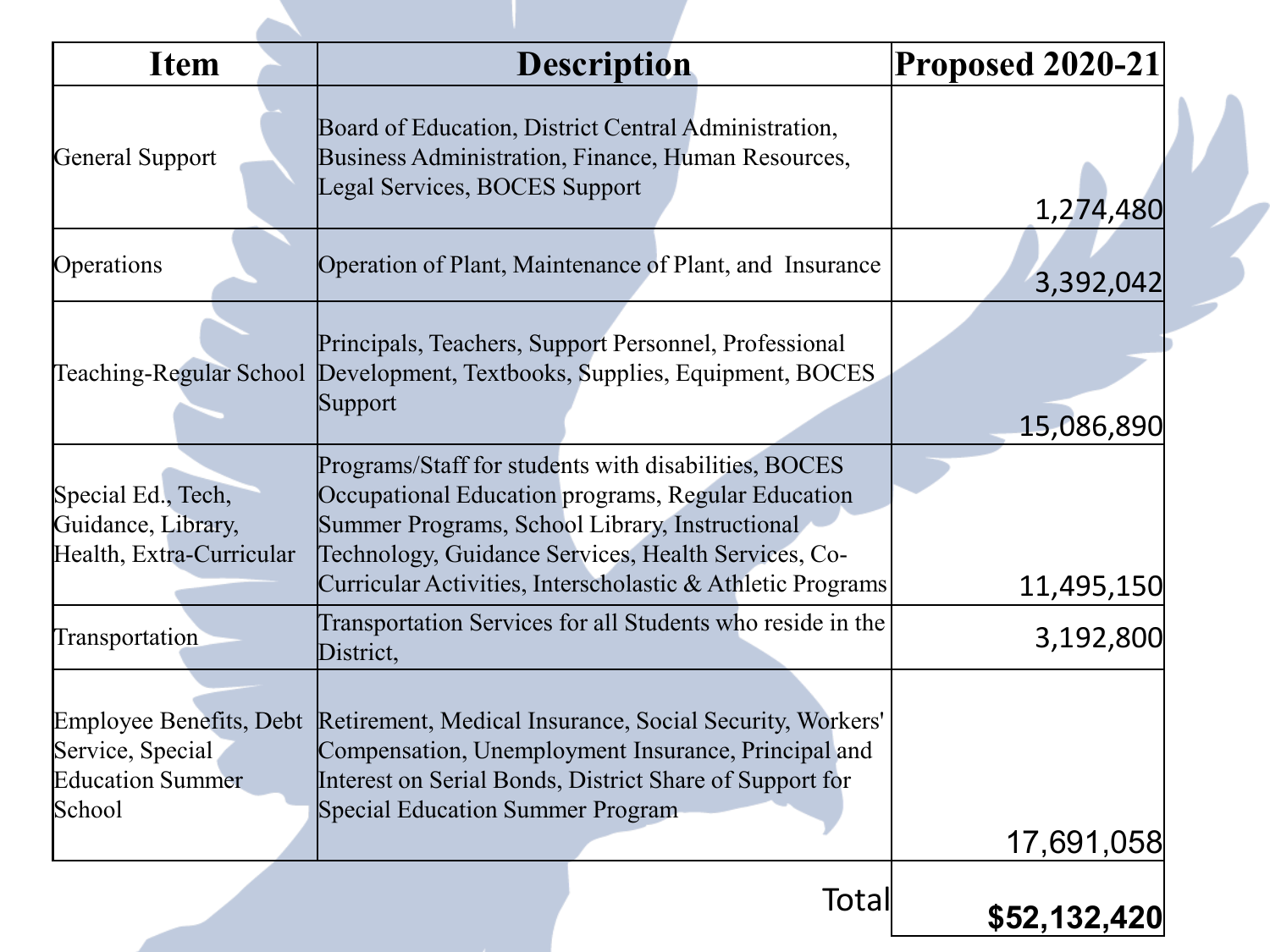#### **20-21 Proposed Spending Plan**

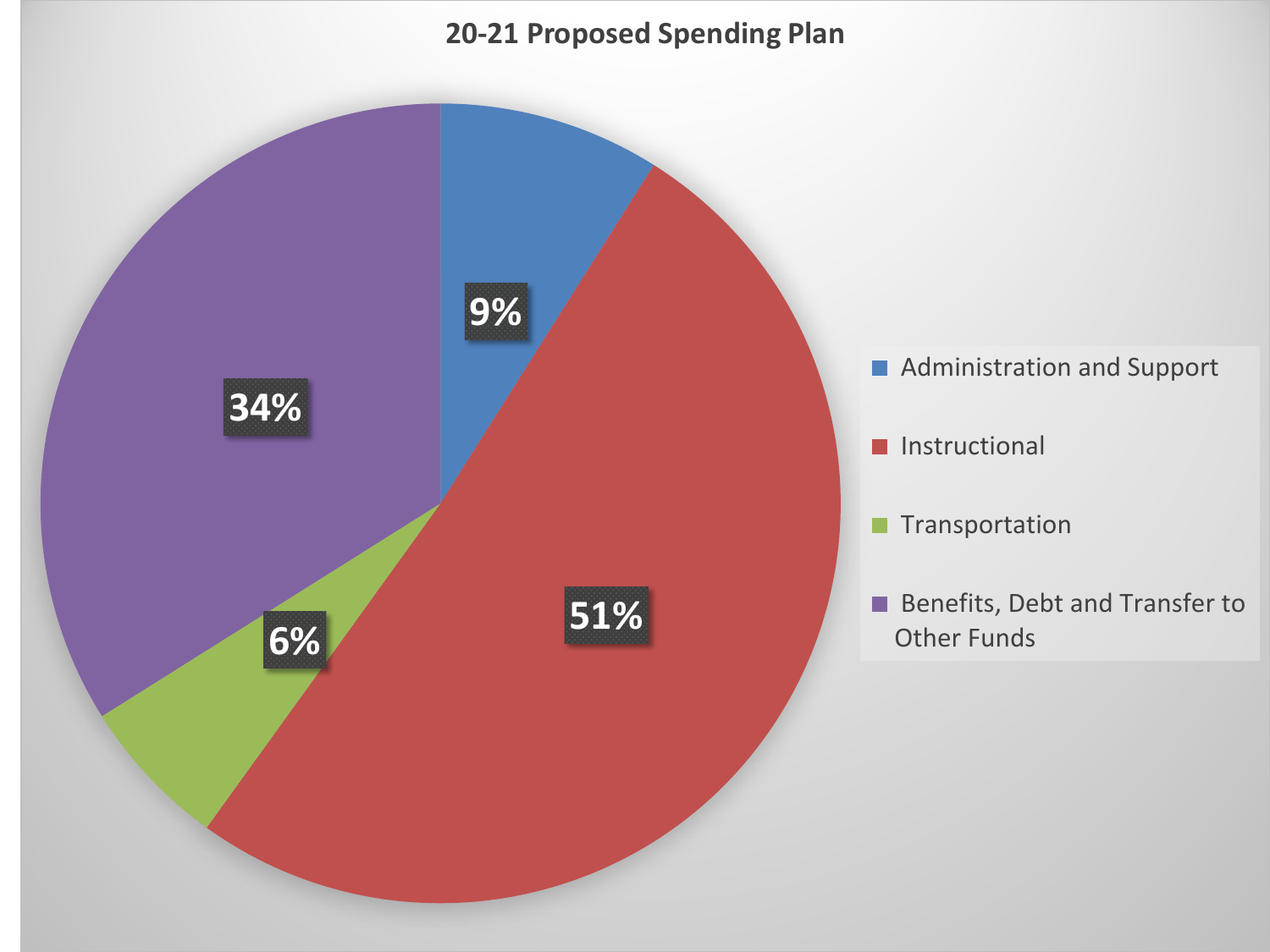## Key Drivers to Budget

- Lower than expected State Aid
- Benefit cost
- Special education and related services
- Transportation Cost